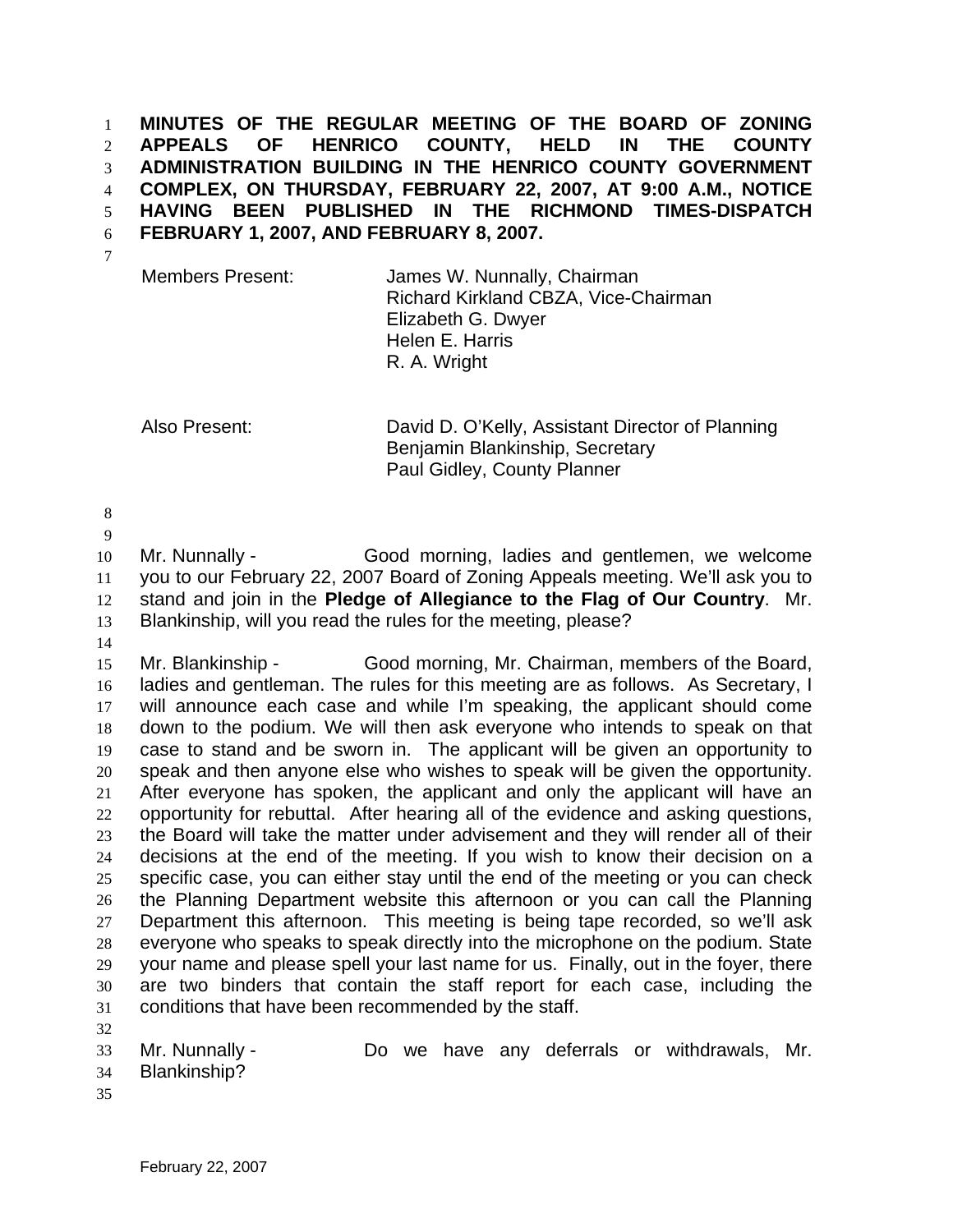| 36                                           | Mr. Blankinship -                                                                                                                                                                                                                | No sir.                                                                                                                                                                                                                                                                                                                                                                                            |
|----------------------------------------------|----------------------------------------------------------------------------------------------------------------------------------------------------------------------------------------------------------------------------------|----------------------------------------------------------------------------------------------------------------------------------------------------------------------------------------------------------------------------------------------------------------------------------------------------------------------------------------------------------------------------------------------------|
| 37<br>38<br>39                               | Mr. Nunnally -<br>sir.                                                                                                                                                                                                           | All right, sir, thank you. Please call the first case then,                                                                                                                                                                                                                                                                                                                                        |
| 40<br>41<br>42<br>43<br>44<br>45<br>46<br>47 | A-002-07<br>50 feet public street frontage.                                                                                                                                                                                      | <b>BRUCE TAYLOR</b> requests a variance from Section<br>24-9 to build a one-family dwelling at 6951 Willson Road (Parcel 812-699-8604<br>(part)), zoned A-1, Agricultural District (Varina). The public street frontage<br>requirement is not met. The applicant has 0 feet public street frontage where the<br>Code requires 50 feet public street frontage. The applicant requests a variance of |
| 48<br>49<br>50                               | Mr. Nunnally -<br>so, please stand and be sworn in.                                                                                                                                                                              | Is there anyone else here interested in this case? If                                                                                                                                                                                                                                                                                                                                              |
| 51<br>52<br>53                               | Mr. Blankinship -                                                                                                                                                                                                                | Raise your right hand. Do you swear the testimony<br>you're about to give is the truth and nothing but the truth so help you God?                                                                                                                                                                                                                                                                  |
| 54<br>55                                     | Mr. Taylor -                                                                                                                                                                                                                     | I do.                                                                                                                                                                                                                                                                                                                                                                                              |
| 56<br>57<br>58                               | Mr. Nunnally -<br>what you're requesting.                                                                                                                                                                                        | Please state your name for the record, sir, and tell us                                                                                                                                                                                                                                                                                                                                            |
| 59<br>60<br>61                               | Mr. Taylor -<br>the road frontage.                                                                                                                                                                                               | Bruce Taylor. A variance for a lot that doesn't meet                                                                                                                                                                                                                                                                                                                                               |
| 62<br>63                                     | Mr. Nunnally -                                                                                                                                                                                                                   | Wasn't that deferred for right-of-way?                                                                                                                                                                                                                                                                                                                                                             |
| 64<br>65                                     | Mr. Taylor -                                                                                                                                                                                                                     | That was to check on the driveway entrance.                                                                                                                                                                                                                                                                                                                                                        |
| 66<br>67                                     | Mr. Nunnally -                                                                                                                                                                                                                   | Did you work out anything with anyone?                                                                                                                                                                                                                                                                                                                                                             |
| 68<br>69<br>70<br>71                         | No. You all were checking with Traffic or somebody<br>Mr. Taylor -<br>at the County. I haven't received anything else on it since the last meeting. The<br>only thing I got was a letter stating we were having a meeting today. |                                                                                                                                                                                                                                                                                                                                                                                                    |
| 72<br>73                                     | Mr. Blankinship -                                                                                                                                                                                                                | Did anybody from Traffic Engineering contact you?                                                                                                                                                                                                                                                                                                                                                  |
| 74<br>75<br>76                               | Mr. Taylor -                                                                                                                                                                                                                     | No, nobody. No letter has been sent to me or my<br>father-in-law, who actually owns the property right now.                                                                                                                                                                                                                                                                                        |
| 77<br>78                                     | Mr. Nunnally -<br>up here and check with anyone?                                                                                                                                                                                 | Did you check with anyone, Mr. Taylor? Did you call                                                                                                                                                                                                                                                                                                                                                |
| 79<br>80<br>81                               | Mr. Taylor -                                                                                                                                                                                                                     | No. I didn't call up here.                                                                                                                                                                                                                                                                                                                                                                         |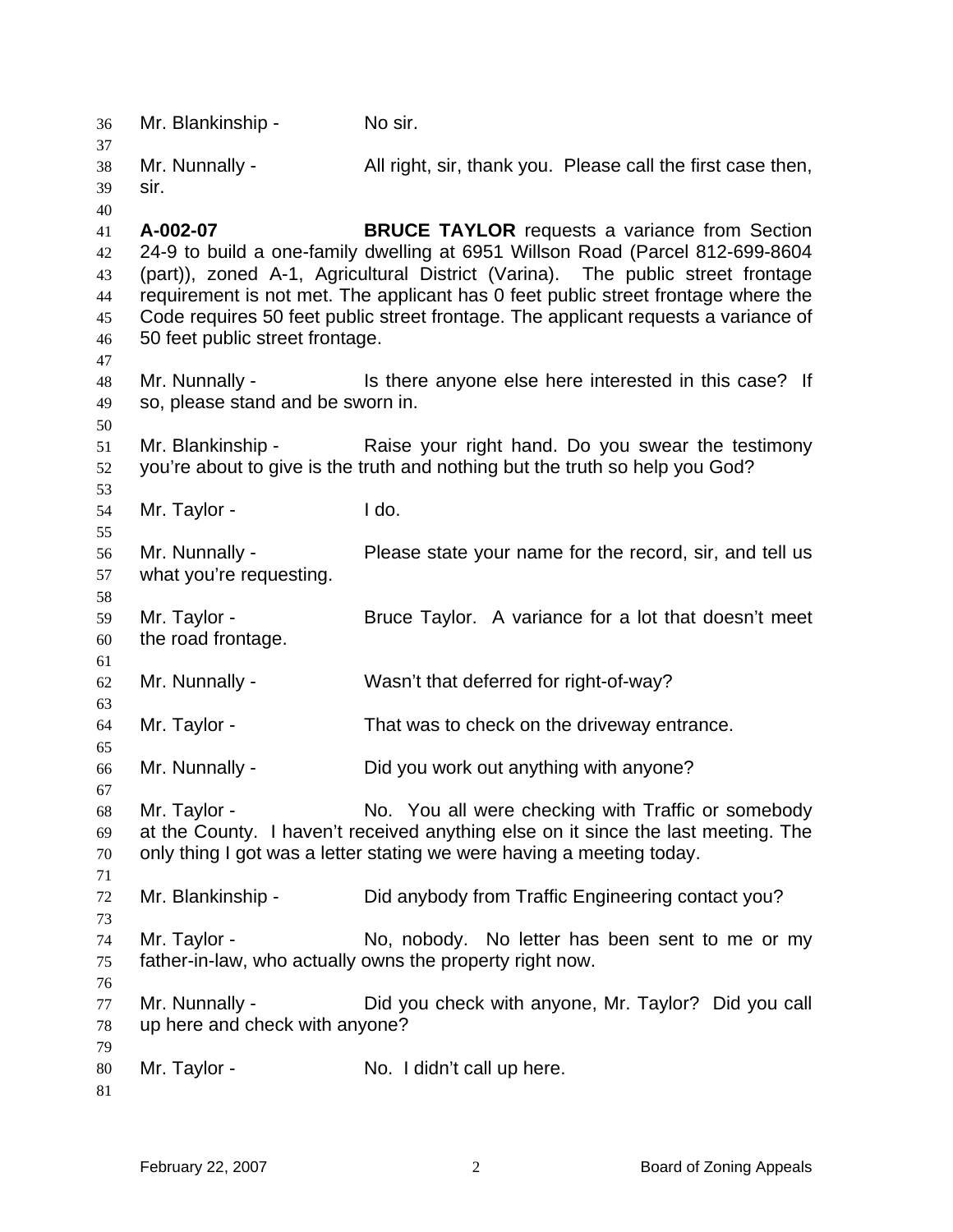82 Mr. Nunnally - You didn't call the County. 83 84 85 86 87 88 89 90 91 92 93 94 95 96 97 98 99 100 101 102 103 104 105 106 107 108 109 110 111 112 113 114 115 116 117 118 119 120 121 122 123 124 125 126 Mr. Taylor - Nobody's contacted me and I haven't contacted anybody through the County. I assumed it would be done here at the meeting. Mr. Nunnally - So, we can blame you on that. Mr. Taylor - Maybe so. Ms. Dwyer - Mr. Blankinship, what is the County's official response to our questions about access to this lot? Is that summarized or fully contained in the e-mails you sent us? Mr. Blankinship - Yes. I would say Mike Jennings's e-mail of January  $31<sup>st</sup>$  is the Department of Public Work's position on the entrance. It's not a flat "no," but I read it as discouraging the idea of a separate driveway coming out on Laburnum. Ms. Dwyer - I think Mr. Taylor needs to see a copy of this e-mail. The one I have is dated January 31<sup>st</sup>. Mr. Taylor - **I can see that won't work.** Mr. Blankinship - You can see that that won't work? We can take that, I guess, being Public Works. Mr. Taylor - Yes. I have to be 150 feet from the next turn-in, which is only maybe 15 feet. I would already be partially in the turning lane to start with because there's a turning lane there. Mr. Blankinship - Right. Ms. Dwyer - That's what I thought I understood you to say last month, that your entrance would actually be into a turning lane that's existing. Mr. Taylor - I don't know that I'm all the way into that turning, but it's into it. We haven't had it surveyed or anything. Wasn't going through the expense until we knew if we could do it or not. I didn't know that was even going to be a problem. Ms. Dwyer - I think it's a problem because you're going to have traffic on a fairly high level. Mr. Taylor - There's eight other driveways on Laburnum Avenue.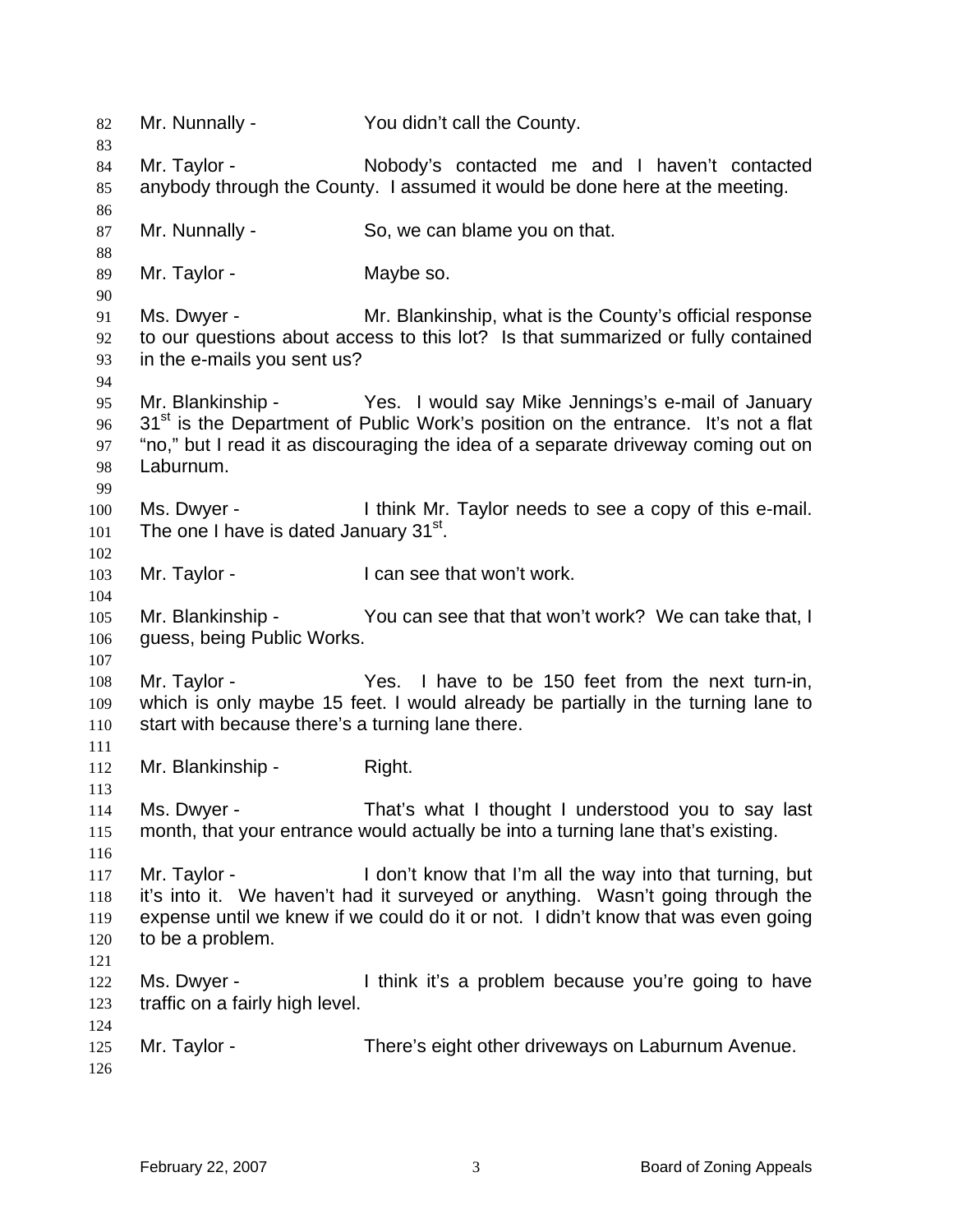Ms. Dwyer - Right, but you're asking us to add to that for a lot that does not meet the existing zoning requirements. 127 128 129 130 131 132 133 134 135 136 137 138 139 140 141 142 143 144 145 146 147 148 149 150 151 152 153 154 155 156 157 158 159 160 161 162 163 164 165 166 167 168 169 170 171 172 Mr. Taylor - Right. Ms. Dwyer - The You're asking for an exception to be made for you. We have to weigh the impact of that on a roadway that's divided. In many ways, it's limited access. It has a high speed limit. To put a driveway into a turn lane when you're already going to have traffic pulling off the roadway into the turn lane I think is a concern to Public Works and certainly a concern to me from a safety point-of-view. Mr. Taylor - The Muslim Could really work out. It gets rather expensive. The reason for doing it was to save money, rather than clear 300 feet back to it. Ms. Dwyer - Right. Mr. Wright - Taylor, we talked last time, just looking at my minutes, about access over at Distributor Drive. Mr. Taylor - The Yes. My wife went over there the next Saturday morning and there were two tractor-trailers there with people sleeping in them, at the warehouse. She really didn't want to go up in there. Mr. Wright - I thought one of the things that was to be done during this 30-day deferral was that you were going to check it out to see if it was possible. Mr. Taylor - I did. There are two different corporations that own that entrance coming in there, so you'd have to get two different right-of-ways from two different people. You can see how the road coming into the warehouse there sort of comes in curves. There's that little strip of land. It doesn't look very wide. Up in the top corner here, top right corner. Right there. You have two different pieces of property owned by two different corporations there. Mr. Wright - How about to the right of that? Mr. Taylor - We had to come into [unintelligible] to do it and she didn't like that at all. Mr. Wright - The It looks like Distributor Drive comes right up to your property, doesn't it? Mr. Taylor - The property does, yes. The road doesn't. The road is probably 60 feet over the pavement.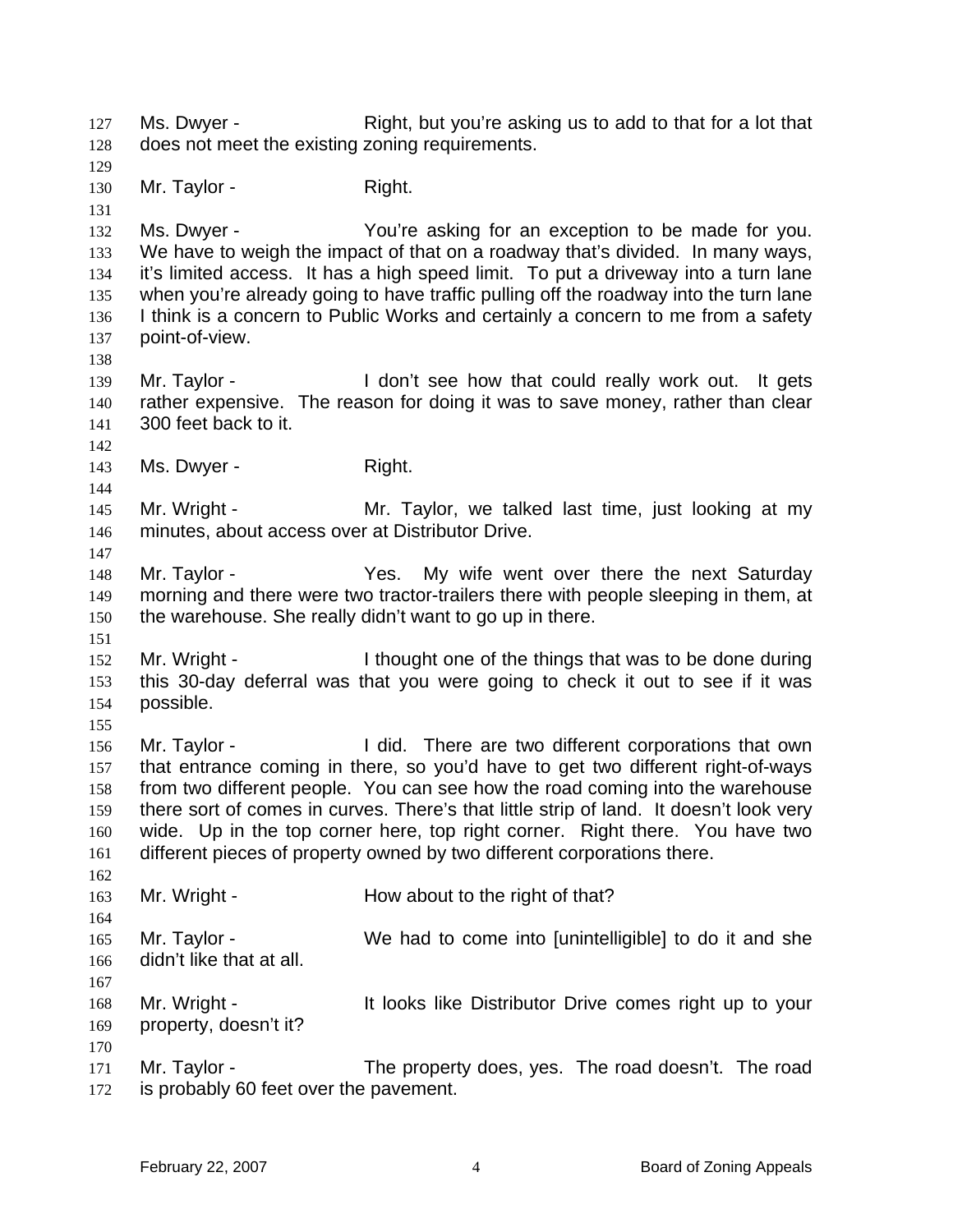| 173                             |                                                                  |                                                                                                                                                                                                                                                                                                            |
|---------------------------------|------------------------------------------------------------------|------------------------------------------------------------------------------------------------------------------------------------------------------------------------------------------------------------------------------------------------------------------------------------------------------------|
| 174                             | Mr. Wright -                                                     | Who owns that little area?                                                                                                                                                                                                                                                                                 |
| 175<br>176<br>177               | Mr. Taylor -<br>else.                                            | An electrical company owns part of it and somebody                                                                                                                                                                                                                                                         |
| 178<br>179<br>180<br>181        | Mr. Wright -                                                     | Looks like to me that would be the answer here, if<br>you could get out over Distributor Drive. That's an access to Laburnum.                                                                                                                                                                              |
| 182<br>183<br>184<br>185        | Mr. Taylor -                                                     | I have the access on Willson Road, but I'm a<br>[unintelligible] contractor and with riding up and down the driveway with the mixer<br>on there beside my father-in-law's house, 10 feet off it, beside his bedroom. I<br>didn't want to wake everybody up every morning. I leave by 5:00 every morning.   |
| 186<br>187<br>188<br>189        | Mr. Kirkland -                                                   | You could not gain access across the church<br>property, right off their parking lot? You didn't want to do that?                                                                                                                                                                                          |
| 190<br>191<br>192<br>193<br>194 | Mr. Taylor -<br>house.                                           | I didn't want to cut their property up. That's why I was<br>trying to stay to the back corner of it. If I did it in the middle, I'd have to put<br>[unintelligible]. It would actually work easier for me; it would be closer to the                                                                       |
| 195<br>196                      | Mr. Wright -<br>with them, Mr. Blankinship?                      | When was Public Works supposed to get in touch                                                                                                                                                                                                                                                             |
| 197<br>198<br>199<br>200        |                                                                  | Mr. Blankinship - I thought they were going to discuss with him their<br>conditions, but it sounds like that wasn't really necessary anyway since he said<br>as soon as he read them, that he can't comply with them.                                                                                      |
| 201<br>202<br>203               | Mr. Taylor -<br>would assume. Curb and gutter and pave the road. | It's a pretty big expense to put a turning lane in, I                                                                                                                                                                                                                                                      |
| 204<br>205<br>206               | Mr. Blankinship -                                                | I think that's' just not a practical solution.                                                                                                                                                                                                                                                             |
| 207<br>208                      | Mr. Taylor -                                                     | Right.                                                                                                                                                                                                                                                                                                     |
| 209<br>210                      | Mr. Blankinship -                                                | Coming out onto Laburnum is not going to work.                                                                                                                                                                                                                                                             |
| 211<br>212<br>213<br>214        | Ms. Dwyer -                                                      | Ultimately, it's the applicant's<br>burden<br>and<br>responsibility to show us that there is an acceptable and workable solution, I<br>think, to the proposal when they're asking for an exception to the ordinance.                                                                                       |
| 215<br>216<br>217<br>218        | Mr. Blankinship -                                                | I think there's a danger, I'll just throw this out, that<br>focusing too much on the access question can kind of distract us from the other<br>issues of whether there is a reasonable use of the property taken as a whole,<br>whether this falls under the Supreme Court's guidance on Cherrystone about |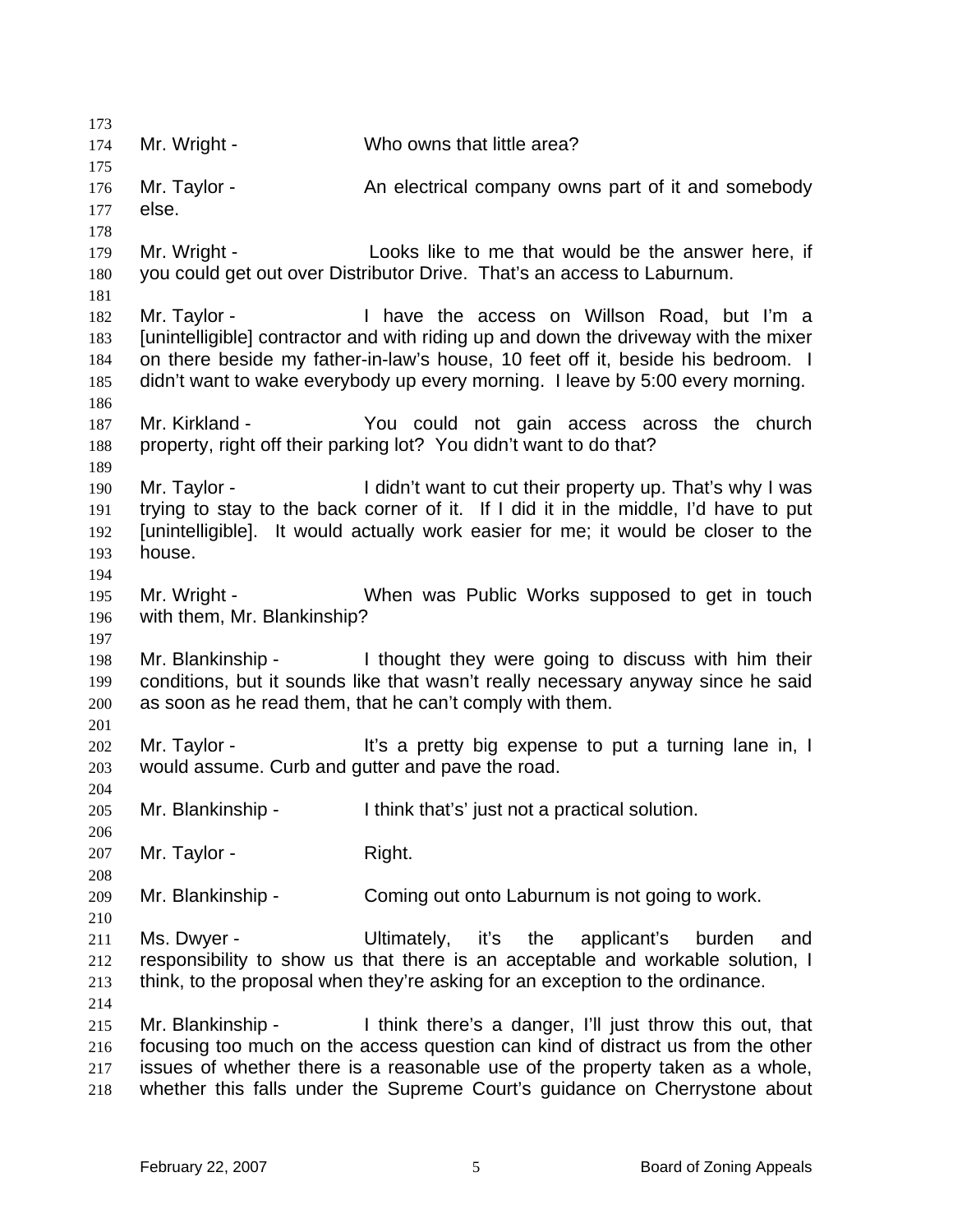dividing a lot that was one lot when the regulations were adopted and enforced. The access is only one issue here. I'm afraid we've focused on that to the exclusion of the others. 219 220 221 222 223 224 225 226 227 228 229 230 231 232 233 234 235 236 237 238 239 240 241 242 243 244 245 246 247 248 249 250 251 252 253 254 255 256 257 258 259 260 261 262 263 264 Ms. Dwyer - That's the issue that you get to after you satisfy Cochran, to determine whether it's in the public interest or doesn't harm the public. Mr. Taylor - I'd have access [unintelligible] the access on Willson Road with no problem. I've got that on this plat. Ms. Dwyer - Right, but you still need a variance. Mr. Taylor - Right. Mr. Nunnally - Any other questions of Mr. Taylor? Anyone in the audience have anything to say on this case? Hear none, that concludes the case. Thank you, Mr. Taylor. We'll let you know something later on. Mr. Taylor - All right. **DECISION**  Mr. Kirkland - The Music Compared in the Music Comparent Mr. Kirkland - The Music Comparent Internal Internal I Ms. Dwyer - Second. Mr. Kirkland - The reason being that under Cochran, he has reasonable use of the property taken as a whole. Ms. Dwyer - I agree. Also, I think its incumbent upon an applicant who wants an exception to the law to show us that there is an appropriate and reasonable way to, in this case, at least gain access. I don't think that that's been proven. That's actually not the issue. I think, as Mr. Blankinship mentioned earlier, the real issue is that under Cochran, they have reasonable beneficial use of the property without dividing it at this time. Mr. Nunnally - All right. A motion by Mr. Kirkland and seconded by Ms. Dwyer that it be denied. All in favor say aye. All opposed say no. It's been denied. After an advertised public hearing and on a motion by Mr. Kirkland, seconded by Ms. Dwyer, the Board **denied** application **A-002-07,** requesting a variance from to build a one-family dwelling at 6951 Willson Road (Parcel 812-699-8604 (part)), zoned A-1, Agricultural District (Varina).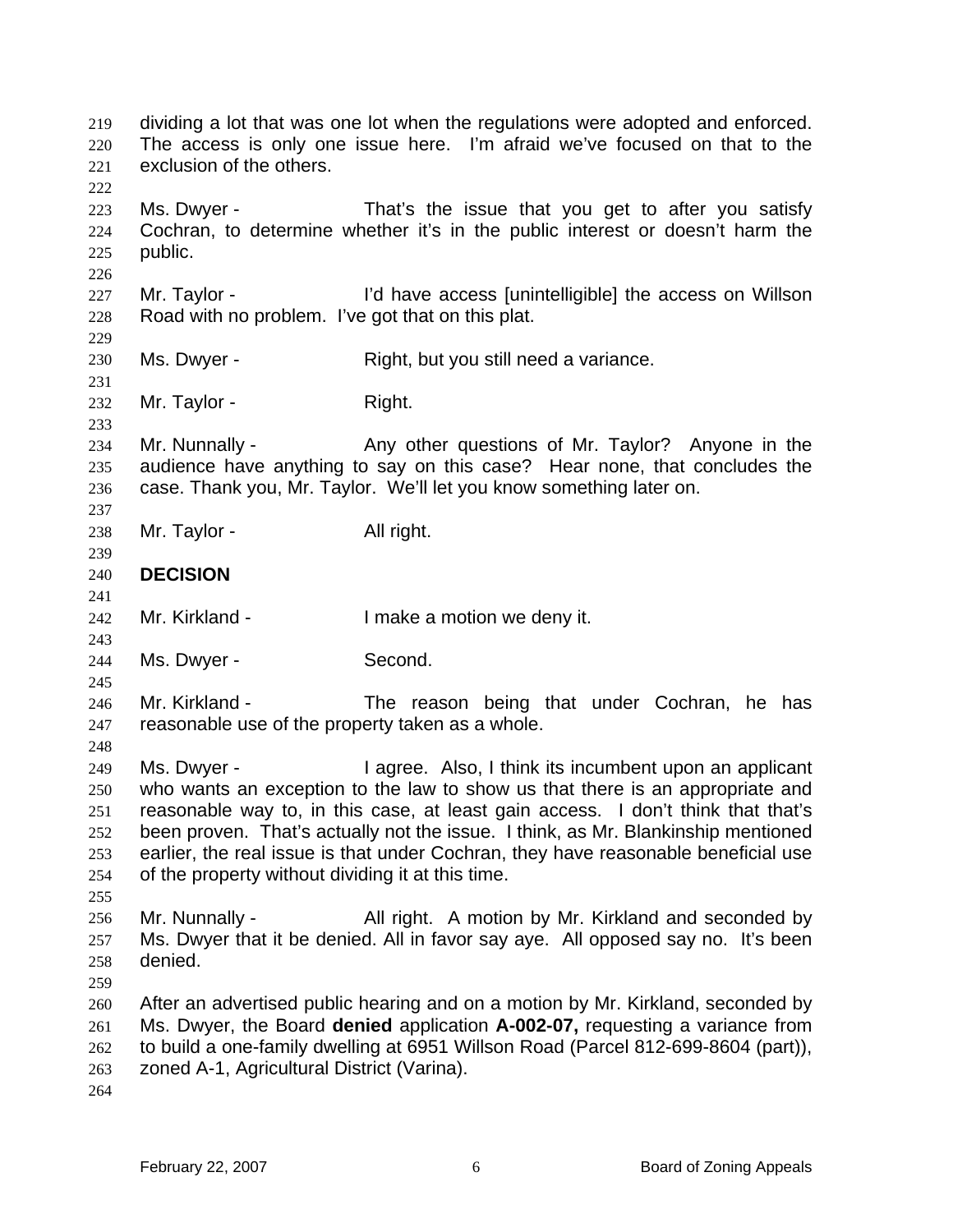265 Affirmative: Dwyer, Harris, Kirkland, Nunnally, Wright 5 266 267 268 269 270 271 272 273 274 275 276 277 278 279 280 281 282 283 284 285 286 287 288 289 290 291 292 293 294 295 296 297 298 299 300 301 302 303 304 305 306 307 308 309 310 Negative: 0 Absent: 0 **A-003-007 KWABENA AGYEKUM** requests a variance from Section 24-9 to allow the existing dwelling to remain at 6538 Monahan Road (Parcel 820-702-7260), zoned A-1, Agricultural District (Varina). The public street frontage requirement is not met. The applicant has 0 feet public street fronts, where the Code requires 50 feet public street frontage. The applicant requests a variance of 50 feet public street frontage. Mr. Blankinship - Mr. Chairman, let me call your attention to an e-mail message received from one of the adjoining landowners, which is included in your packet. Mr. Nunnally - Anyone here interested in this case this morning? Anyone interested in case A-003-07, Monahan Road? Mr. Blankinship - This was the case, Mr. Chairman that was deferred because they didn't appear last time. Mr. Nunnally - Okay, let's pass it over until the end of the cases. **A-004-07 ROMULO P. NEYRA** appeals a decision of the director of planning pursuant to Section 24-116(a) regarding the property at 1509 Carter Street (Lynn Grove) (Parcel 799-736-4014), zoned R-4, One-Family Residence District (Fairfield). Mr. Nunnally - Anyone else here interested in this case? If so, please stand and raise your right hand to be sworn. Mr. Blankinship - Raise your right hand, please, sir. Do you swear the testimony you're about to give is the truth and nothing but the truth so help you God? Mr. Neyra - Yes sir. Mr. Nunnally - Please state your name for the record, sir, and tell us what you're requesting. Mr. Neyra - **My name is Romulo Neyra.** I reside at 1509 Carter Street. Can I have a copy of that paper? Like what he got. I never received one. Mr. Nunnally - You didn't receive a notice from the County?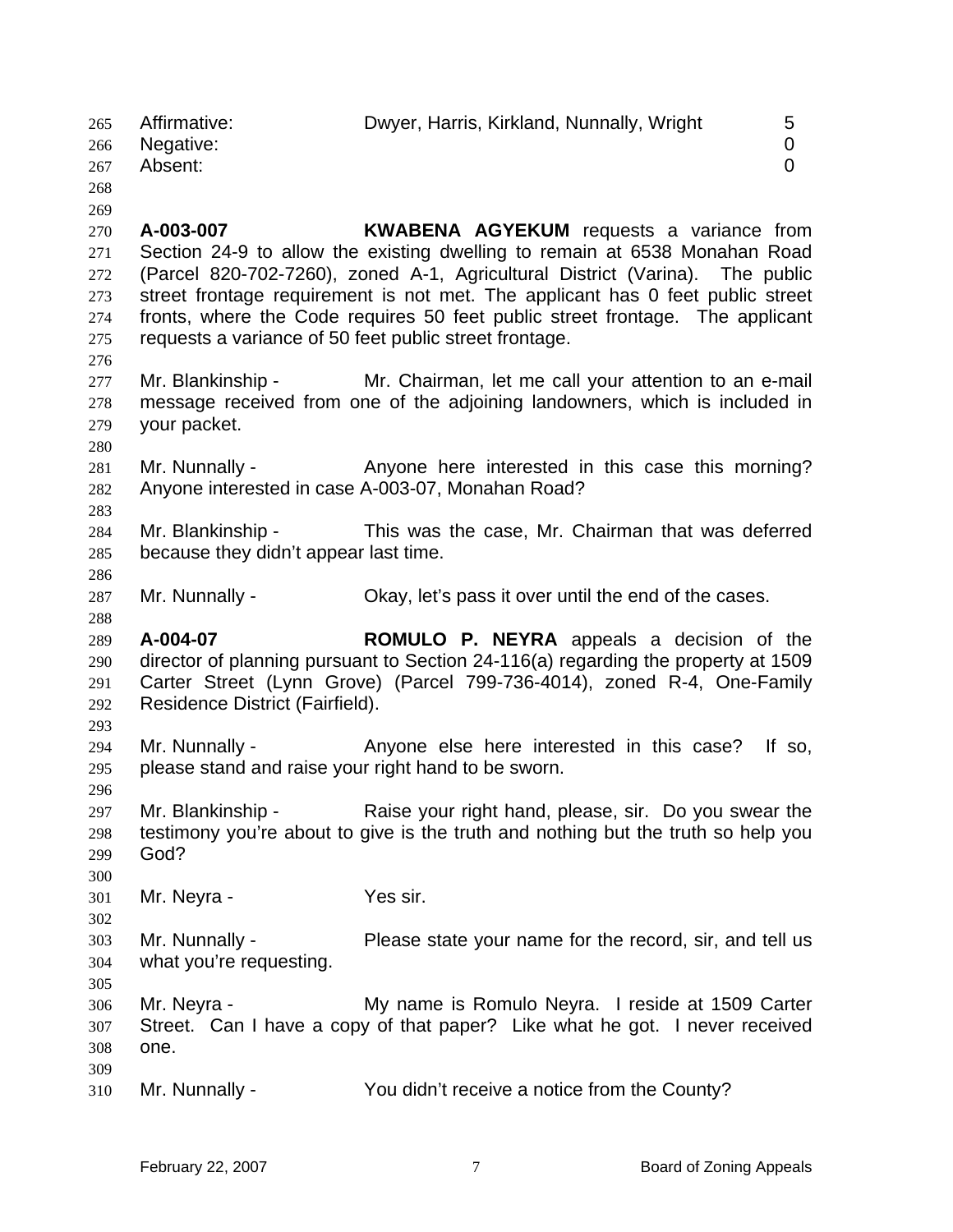311 312 313 314 315 316 317 Mr. Neyra - No sir, but they told me the day that I'm supposed to come over here. I don't have a paper with me. I talked to the Zoning Department last time. They're telling me that I can't keep any roosters in my yard because they say they're making a lot of noise. I went to the Police Department and they said there is no existing ordinance for that kind of noise because it's animal noise.

- 318 319 Ms. Dwyer - They said there is no ordinance?
- 321 Mr. Neyra - Existing, yes.
- 323 Ms. Dwyer - Chay.

325 326 327 328 329 330 331 332 333 334 335 336 337 338 339 340 341 342 Mr. Neyra - There's no ordinance. They said they were going to fine me for having that, so I came to the Board to make it clear for me. I don't want to make any violation of the law. I have roosters and consider them my pets and they told me I cannot make the distance requirement because they are farm animals. I told them that pets are farm animals. You have cats and dogs. They're farm animals, used to be. They're domesticated now. Even my roosters, they're not running around my yard. We have a big cage on there and I keep it clear and there's no odor about. For some reason, my neighbors complain they're making noise. I have that rooster for a long time until a dog come in my yard and kill my rooster. What I did, I put a trap for the dog and I catch the dog. Then I call the law about the dog. They law came and picked it up. They asked me if I wanted to file charges, but I can't file charges because there is no collar on the dog. They told me they're going to pick up the dog and if nobody claims it within three days, they're going to put the dog to sleep. The policeman that picked up the dog asked me if I wanted to file charges. I told him if somebody came and claimed the dog, I would file charges. I never heard anything about that. That's where my problems started. The neighbors complain that my rooster is making a lot of noise.

343 344 345 346 347 348 349 350 351 352 353 354 Mr. Nunnally - Mr. Neyra, how many roosters do you have? Mr. Neyra - Right now sir, I have five. Mr. Nunnally - Even if we called that a pet, you can't have but three under the code. Mr. Neyra - Yes sir. I know I can only have three. I talked to, I can't remember the name of the person that's in my District for the Zoning Department. I asked him what I should do. He told me to wait for the decision of the Board.

320

322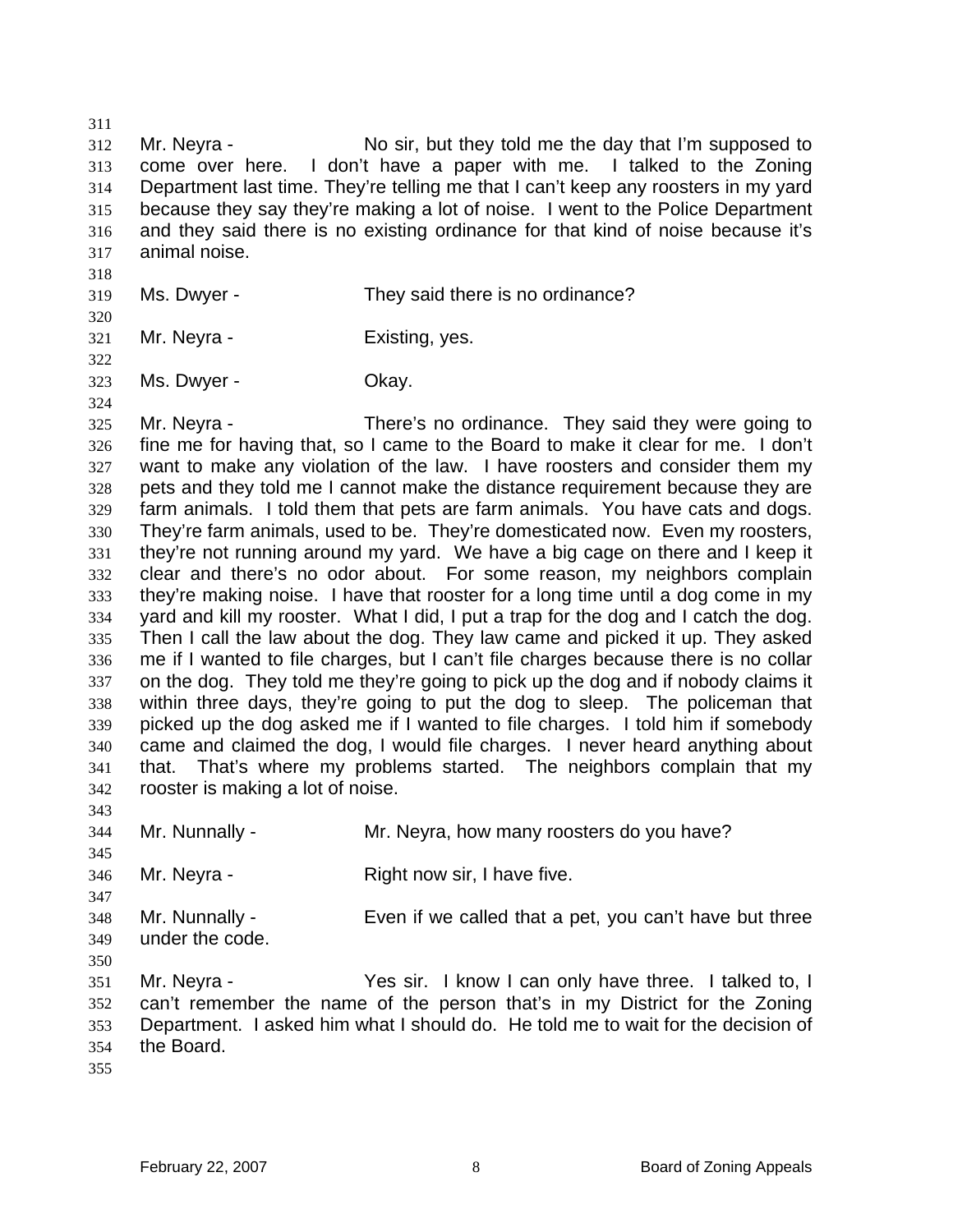Mr. Nunnally - Let me say this. If the Board were to say that that's a pet, you can only have three pets. 356 357

358 359 360 361 362 363 364 365 366 367 Mr. Neyra - I get rid of the other two. Mr. Nunnally - Do you have any other pets? Mr. Neyra - No sir, that's all. Mr. Nunnally - No dogs or cats of kangaroos or anything like that? Mr. Neyra - No sir, just roosters.

368 369 370 371 372 373 374 375 376 377 378 379 Ms. Dwyer - The Mr. Neyra, I guess the way the law reads is that these animals are considered poultry. The law doesn't say this about cats and dogs, but it does say that with poultry, you have to meet these distance requirements. That has nothing to do with neighbors or dogs or noise. The law says if you have poultry in a residential area, not on a farm, but in a residential area where there are houses close together, that you have to meet these distance requirements. That's the way the law reads and it doesn't have anything to do with the noise or the complaints or the police or the dogs or anything else. That's just the zoning law. It doesn't matter whether they're pets or not, because they're still chickens or roosters. The law specifically says if it's poultry, it has to meet the distance requirement.

381 382 383 384 385 Mr. Neyra - I read the 24-10, because they give me a copy of that. It's under "Farming and Poultry Raising," that I have to meet the requirements. I understand that, but I'm not raising poultry, I'm just having them as pets. That's why I come here for an appeal. There's a difference between raising them and having them as pets.

- 387 388 Ms. Harris - The How many roosters do you have? One rooster and four chickens?
- 390 Mr. Neyra - The Mull I have is five roosters, ma'am.
- 392 Ms. Harris - Five roosters.
- 394 Mr. Nunnally - Do they make a lot of noise at night?
- 396 397 398 Mr. Neyra - Not really, sir, but, you know. They crow in the morning because that's their natural behavior. They're happy to be alive. People just have different opinions, that's all.
- 400 401 Ms. Dwyer - The law doesn't say anything about raising. It talks about horses and ponies for personal enjoyment. I think this law recognizes that

380

386

389

391

393

395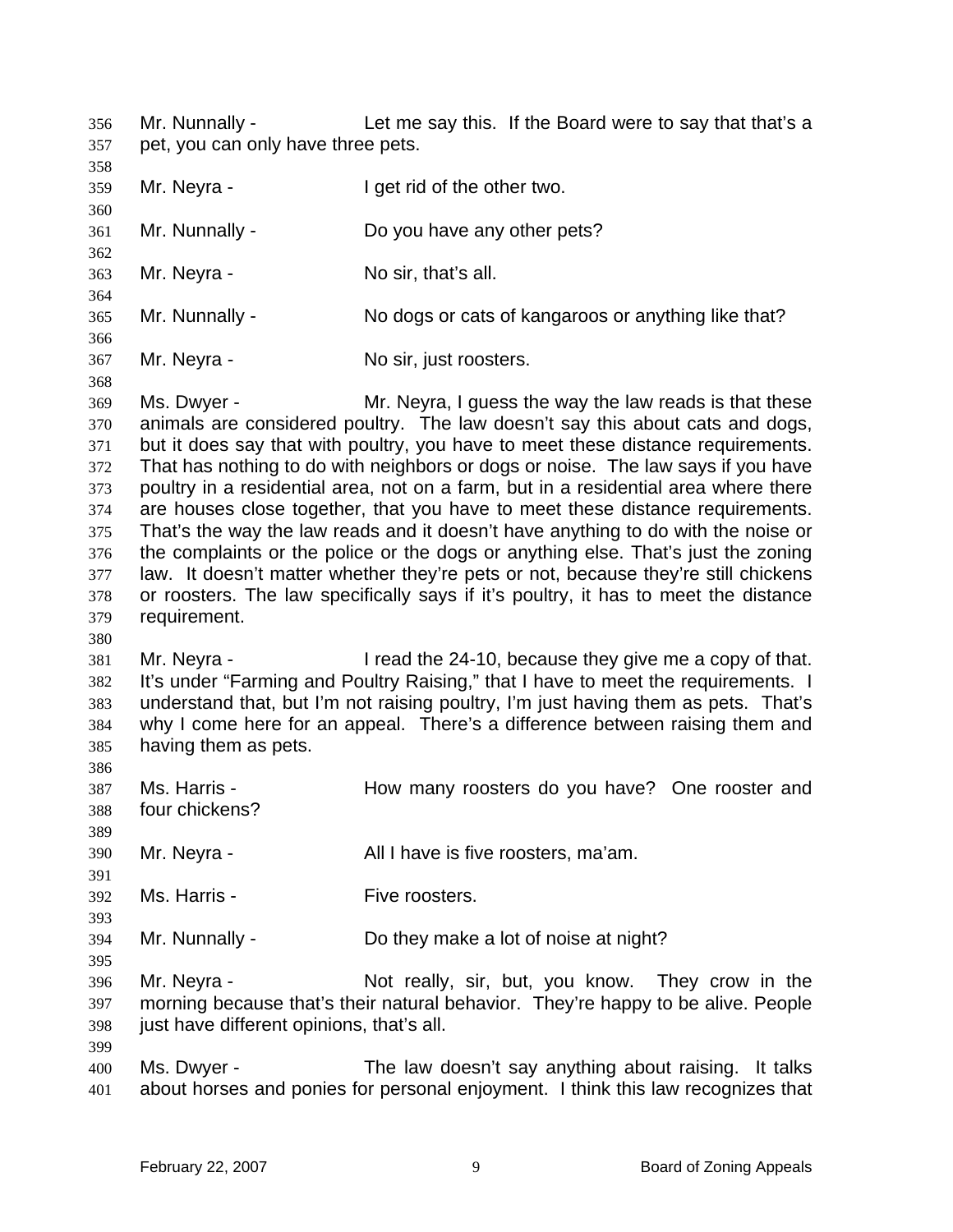farm animals may also be pets. Ponies may be pets, poultry may be pets. None of that really matters. What matters is that if it's poultry, it has to meet this distance requirement. I guess I'm saying that because I understood you to be saying that because they're pets, the law doesn't apply. The law still applies because even though they're pets, they're still poultry. 402 403 404 405 406

408 409 410 Mr. Neyra - What I come over here for is the dogs, the cats do not have a distance requirement they're supposed to meet? How come the rooster does?

411

414

421

424

426

428

430

407

412 413 Mr. Blankinship - The impact of living near a rooster is different from the impact of living near a cat.

415 416 417 418 419 420 Ms. Dwyer - The way the law works is the Board of Supervisors passes the law and we are asked today to determine whether the Director of Planning properly interpreted that law. We don't make the law, we look at it and see if the way the Planning Department interpreted it is the correct way to interpret it. That's what we're here today to determine. The law would have to be changed in order for you to keep these animals.

422 423 Mr. Neyra - I'm not asking the Board to change the law for everybody, just for me. I'm just coming here to reason out my interpretation.

- 425 Mr. Blankinship - Do we hear from the neighbors?
- 427 Mr. Nunnally - Do you have any questions?
- 429 Ms. Harris - Not at this time.

431 432 Mr. Nunnally - All right, sir. If you'll have a seat, we'll ask the opposition to come forward and then we'll call you back up.

433 434 435 436 437 438 439 440 441 442 443 444 445 Mr. Neyra - All right, sir. Mr. Nunnally - Anyone in opposition, please come forward and state your case. Mr. Morris - Yes sir. My name is Richard W. Morris. I live at 1522 Young Street. Mr. Nunnally - **Morris**, you said? Mr. Morris - Yes sir.

446 447 Mr. Nunnally - 15 what, sir?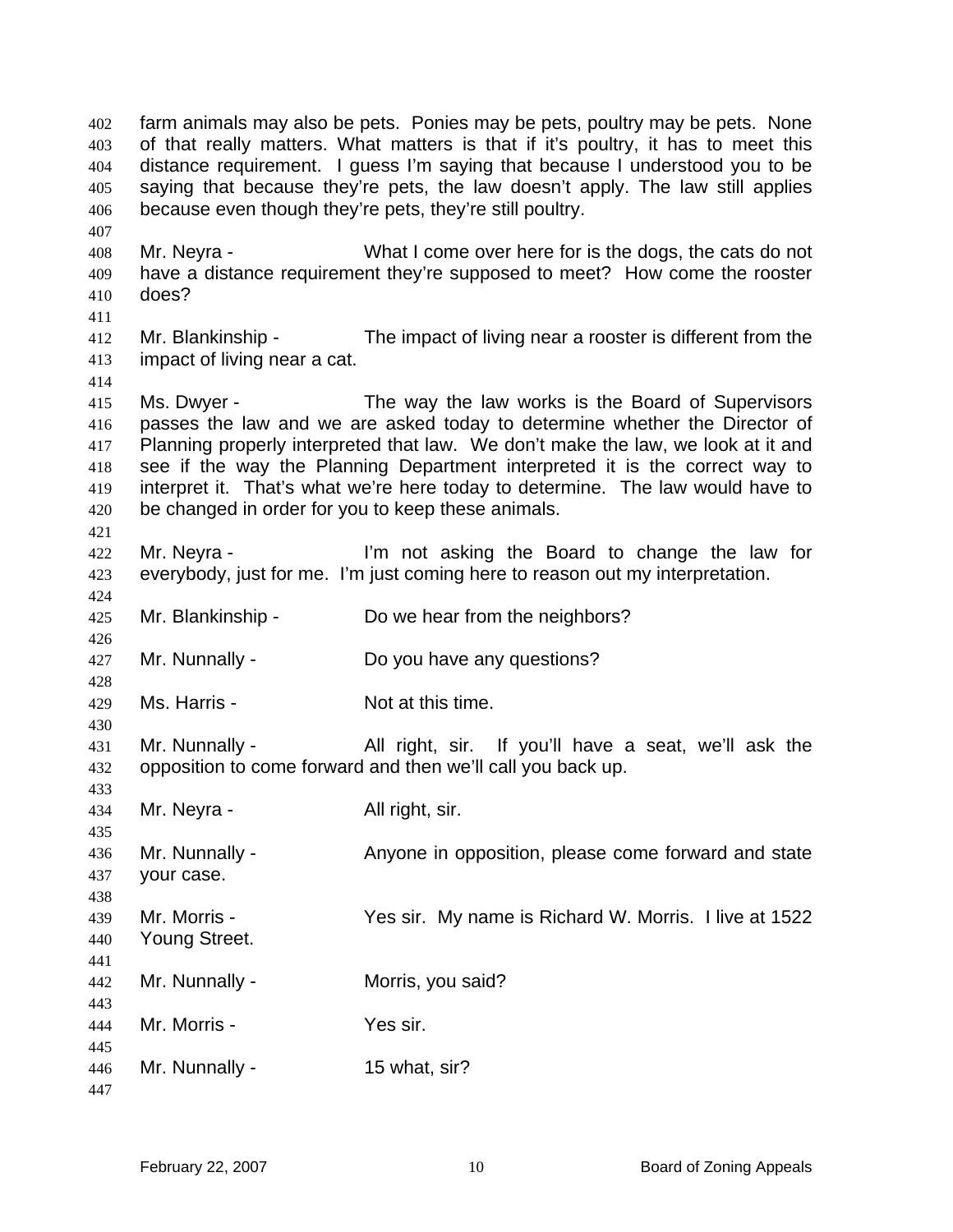448 Mr. Morris - 1522 Young Street. 449

450 Ms. Dwyer - The Mare you behind?

451 452 453 Mr. Morris - Yes ma'am. He lives over there at 1509 and I live at 1522 Young Street, right behind him.

455

454

456

Ms. Dwyer - Right. I see it on the map.

457 458 459 460 461 462 463 464 465 466 467 468 469 470 471 472 473 474 475 476 477 478 479 480 481 482 483 484 485 486 487 488 489 490 491 492 Mr. Morris - The Unit of the here today if it was just one rooster. I have gone behind my garage, which abuts his property, and I've counted up to 15 roosters at one time. When you get one crowing, all of them start crowing. The man says he can't hear them. Well, I can hear them and all my neighbors can hear them. I'm here to represent them as well as myself today. I could put up with one, maybe, but not 15 roosters, 5 roosters, or 6 roosters. I have been at 4:05 in the morning because they're crowing. They have crowed as late as 9:05 at night. You get this going on every day, it's not very nice. I don't think any of you would like to have them in your backyard. I've got 4-1/2 lots. I don't have them and I don't want them. The guy across the street from me said if you all allow him to have all these roosters and everything, that he wants to come over here and see if he can get a pony to put in his backyard. I would like to get it to where I can buy some guineas and put them in mine. I've been putting up with this mess now for over four years. I've called Russell, Paul Johnson and Paul Gidley to try to get some help with this. I don't want to be mad with my neighbors. I have faced him and asked him to get rid of them. He said he's not going to do it because they are his pets. I've never seen anybody out there playing with them. Does a chicken have to have rabies shots? No. A dog and a cat do, and I own them both. When I'm not at home, I keep my dog tied with a big chain. He's never been out of the yard. When I'm there, I turn him loose. I don't know what to do about the situation. I even thought about moving 1-1/2 years ago, but I didn't figure it was for me to get out here and spend 220-some thousand dollars to move over one little problem that could be solved. Every time I've called somebody to come out there, they've heard the roosters. They've seen them. Yeah, he's got them caged, but he had two running loose all over the yard. A white and a brown one. I don't like to be mad with my neighbors, but I'm not going to put up with roosters crowing all the time, seven days a week. It's not right. I've had enough of it and my neighbors have. I'd like to give this to you, if you don't mind. That's all I can say. I just don't want to have to keep putting up with roosters waking me up at 4:00 in the morning. All the people that signed that, I don't really want their names to get out, but they said if it became necessary, we could have another meeting and they'd set up a time to get off work and come over here. I had a stroke a couple years ago and if I live to see Monday, I'm going to be 65. I'd like to enjoy a little of my retirement. I'm going to leave the situation up to you and hope that you will do the right thing. I don't know where to go other than this. Thank you all very much.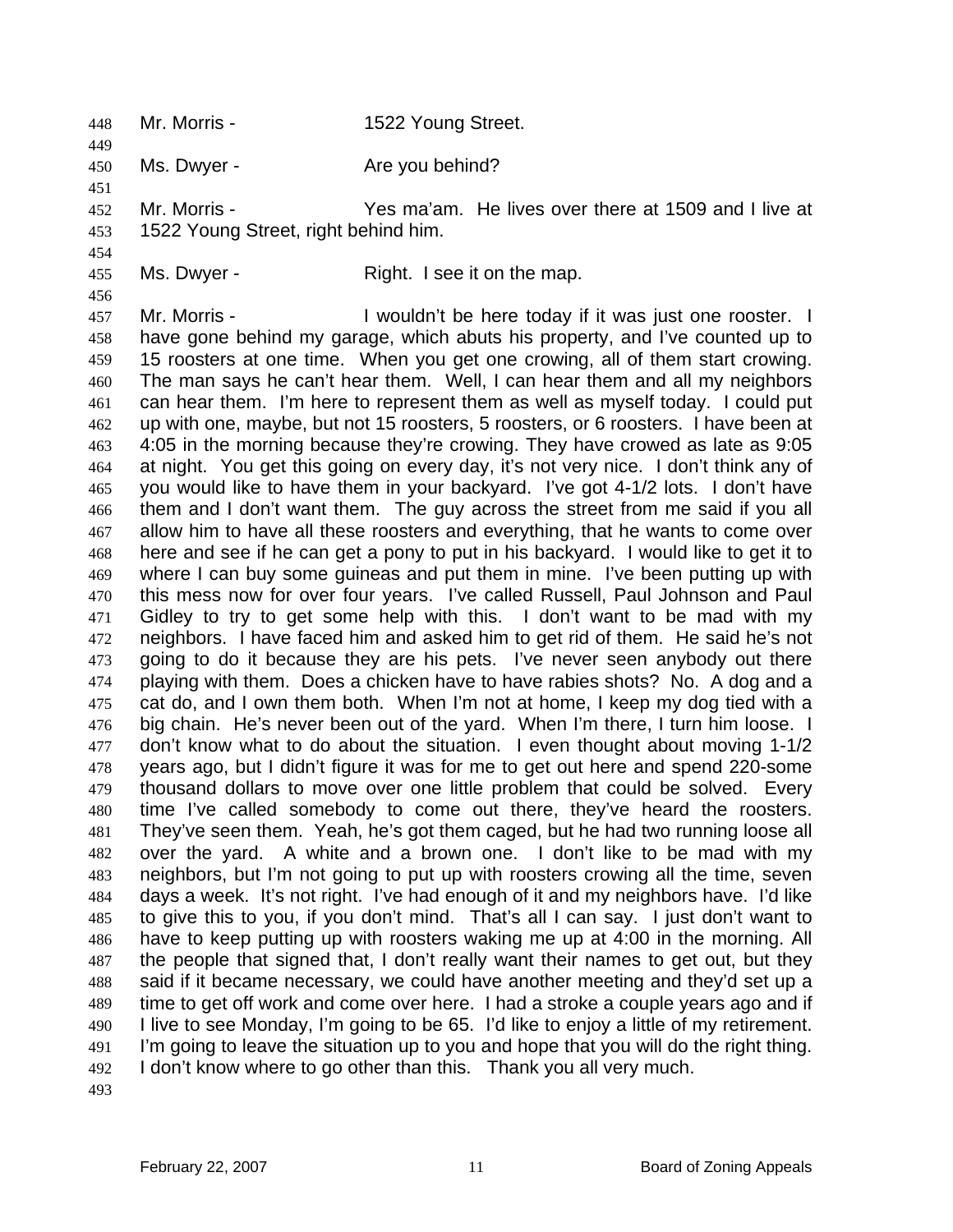Ms. Harris - Mr. Morris, I have a question. Mr. Morris - Yes ma'am. Ms. Harris - I did drive through the neighborhood and I do commend your neighbors in trying to upgrade and keep everything looking really nice. I have a question about pets. What other type of pets are in your neighborhood? Mr. Morris - The only other things that I know are in my neighborhood are dogs and cats. We do have a problem with dogs running around that don't have collars, no tags. We've been trying to catch them. We've got cages sitting around over there now. We can't even catch them; they're too smart to get in the cage. I think if people would quit feeding them. I know some that does. I can't say too much about that; I can't go in their yard and stop them. I know of no other animal in that neighborhood other than dogs and cats. If I'm wrong, sorry. Ms. Harris - When did you last see the roosters in the yard? Mr. Morris - My wife fed my dog yesterday. Over this past weekend, they started disappearing. I talked to one of my neighbors and they told me that he was trying to get some place to put them. Mr. Nunnally - Do you have one dog or two dogs? Mr. Morris - Yes sir. Mr. Nunnally - You just have one pet. Mr. Morris - Yes sir. Mr. Nunnally - You said these dogs were running around without collars. Mr. Morris - Yes sir. Mr. Nunnally - Could you call the Animal Protection people and— Mr. Morris - Yes sir, we had them out there. Mr. Nunnally - Run down there and pick them up? They'll pick them up. Mr. Morris - Yes sir, we've called them, but they can't catch them.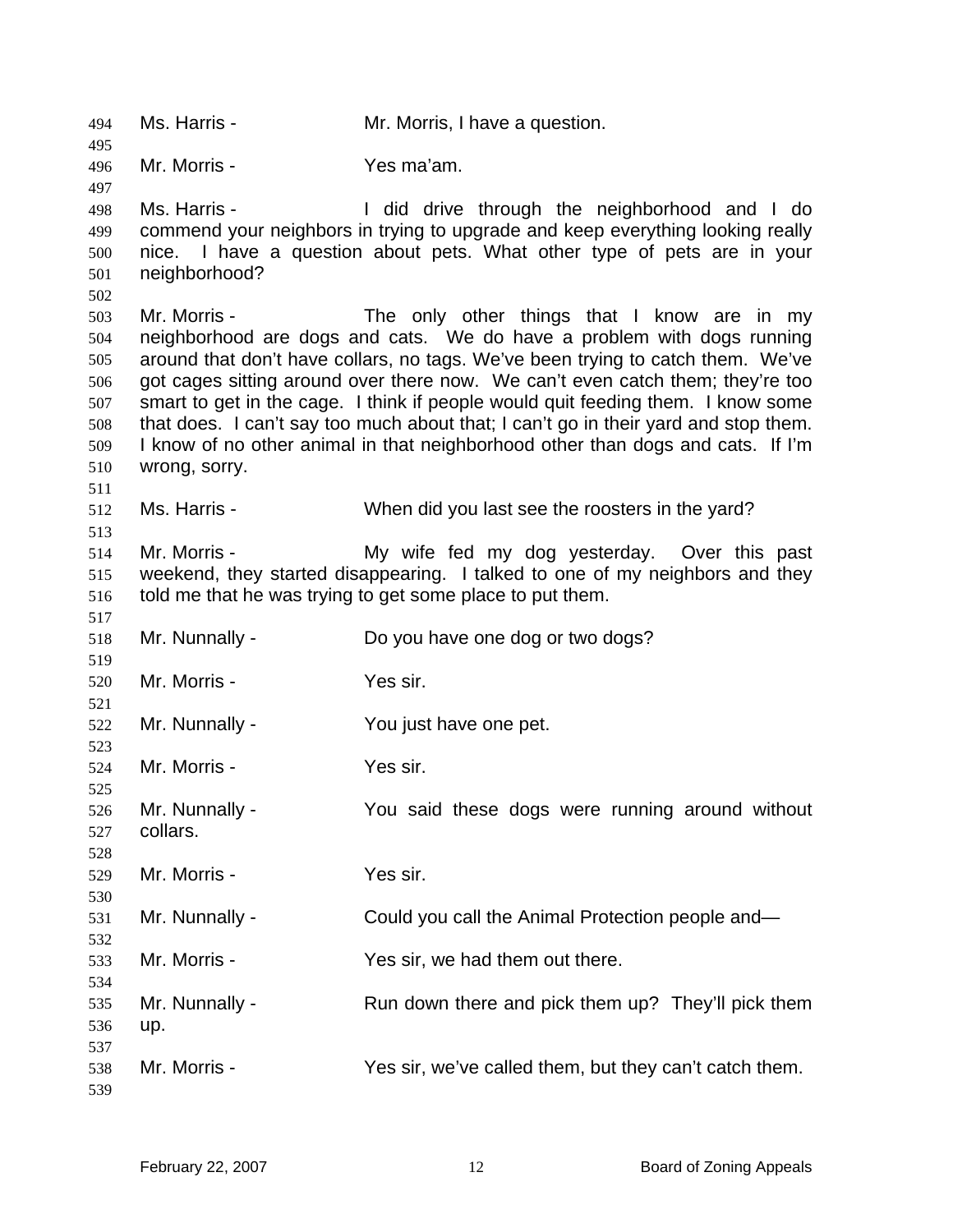540 Mr. Nunnally - Can't catch them? 541 542 543 544 545 546 547 548 549 550 551 552 Mr. Morris - No sir. The dog runs away from them. He was over there Saturday. Mr. Nunnally - You better get two or three of them over there then. Mr. Morris - Well, you can call them and ask them to come out there, but if they get there 15, 20 minutes late, the dogs are gone. I've tried to catch them myself. We have a cage sitting right beside my fence in the lady's yard next to me. She's 1524. The cage is sitting right there on her driveway and up against my fence. We un-trap it at night and set it in the morning trying to catch them. If somebody's dog happens to get in it and he freezes to death or

553 554 555 something, as it gets warmer, maybe we can trap them at night and keep them in there. When it's cold weather, you don't want to keep a dog in a cage just lying on the ground. I wouldn't want anybody to do that to mine.

556

557 558 559 Mr. Nunnally - Any other questions for Mr. Morris? Anyone else want to speak on this case? You're for the case, though. Any opposition? Any more opposition?

560

563

561 562 Ms. Dwyer - If the County is here and has any information to give us, I'd like to hear that.

564 565 566 567 568 569 570 571 572 573 574 575 Mr. Teague - I'm Russell Teague and I'm the zoning inspector under Community Revitalization. I would like to state that in 2003, there was a case called into our office. At that time, we didn't handle this kind of thing and referred it to another section. Our first case was in 2005. It's been since April 2005 that I've been having communication with Mr. Neyra about his chickens. At that time, he got rid of them. From the back of Mr. Morris' property, I ask him permission and I walk into the back of his yard and I can see the chickens easily in the cages back there. In 2005, I think he might have dismantled the cages, so I thought the problem had ended, but we've had a couple more times since then where we've had complaints. I've gone and looked at them and I can find one, or I can't see them, or I see them one day and a week later I don't see any roosters at all.

576

577 578 579 580 581 582 583 584 585 The current case we're looking at we started in November of this past year. In November, I took a few photographs and counted about nine roosters at that time. I've given Mr. Neyra the notice. I knew he had an appeal period. Any time I'm in that neighborhood within two blocks, I can hear the roosters crowing. If I stop within a couple streets of this neighborhood, if I sit there for a moment, I can hear roosters crowing. That's completely accurate. I've seen dogs running around the neighborhood and I've called APO myself a couple of times. As Mr. Morris states, 15 minutes later when they get there, the dogs have gone off somewhere else. I've had communication. I've left him literature and brochures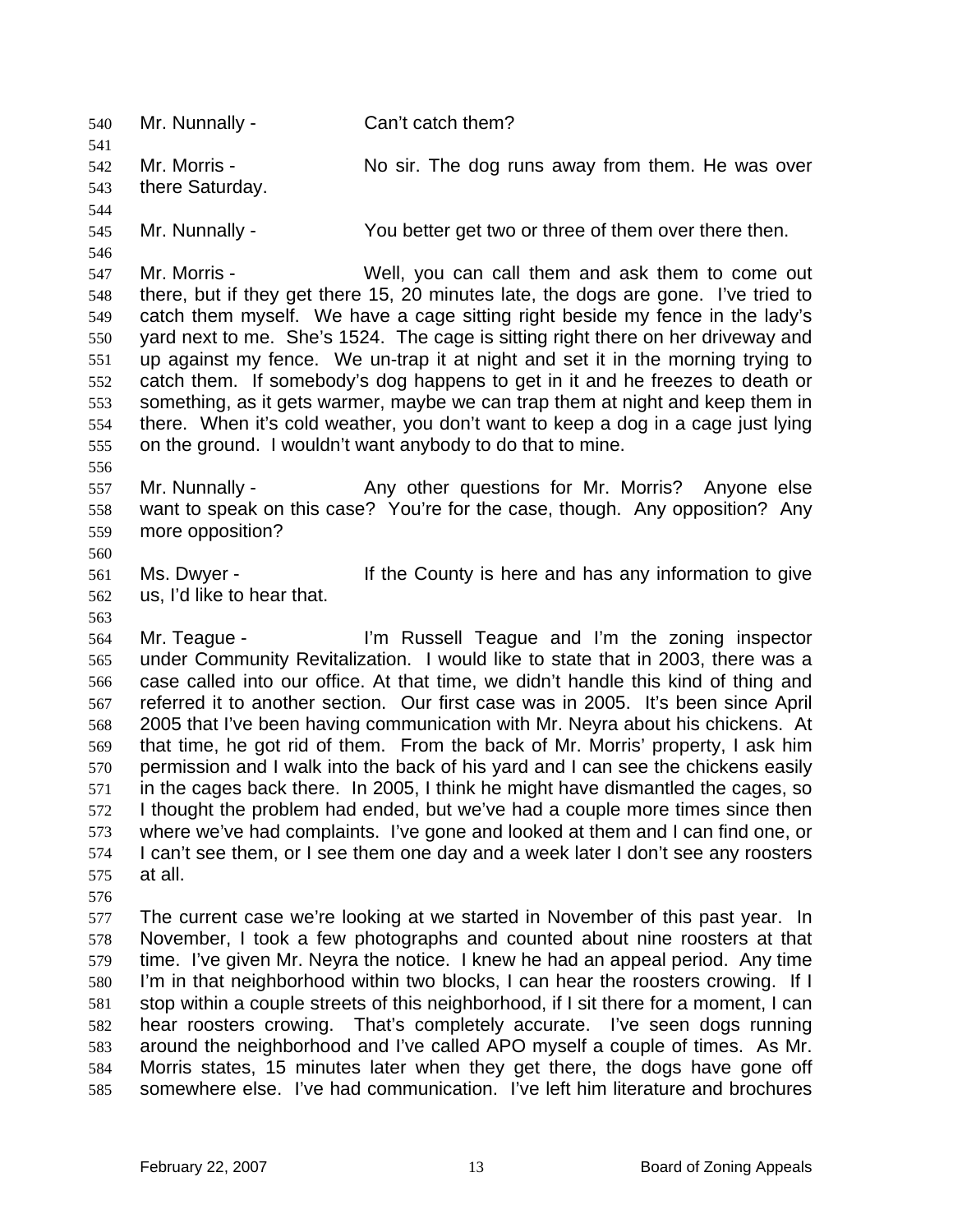about the ordinances in the past, and given him notices in the past also. Mr. Neyra is well aware. Ms. Dwyer - Was this case being handled by someone else prior to 2005? If so, do you know how long it's been going on? Mr. Teague - There was a complaint called into our office in June 2003, but at that time, it went to another section of Planning and honestly, I have no idea what they did or didn't do at that time. Our first case under our office that I have record of is from April 2005. Mr. Nunnally - Any other questions? Mr. Teague - I have photographs, but I don't know if you-Mr. Blankinship - Yes, they were included. Ms. Dwyer - Thave there often been more than, you said, nine? Mr. Teague - Nine is the most I counted. At that time, there was at least one loose. Generally, they are in the cages. The cages look like they're kept very well; there's no issue with that. It was nine on November  $21<sup>st</sup>$ , the last time I specifically counted. Ms. Harris - **Mr.** Teague, do you get many complaints about chickens and roosters? Mr. Teague - The same of the solut the entire office, but in the areas I've worked, I think this is the only one. I've been in this position for seven years. Mr. Blankinship - I'd say we get one a year, two a year, one every two years. Mr. Kinsey [Off Mike] - 1%. Mr. Blankinship - About 1% of your cases, says Mr. Kinsey. Mr. Nunnally - The Any other questions? Mr. Kirkland - No sir. Mr. Nunnally - Thank you, sir. Anyone else want to speak against the case? All right, Mr. Neyra, you want to come up please? Yes ma'am. Mr. Blankinship - Were you sworn before?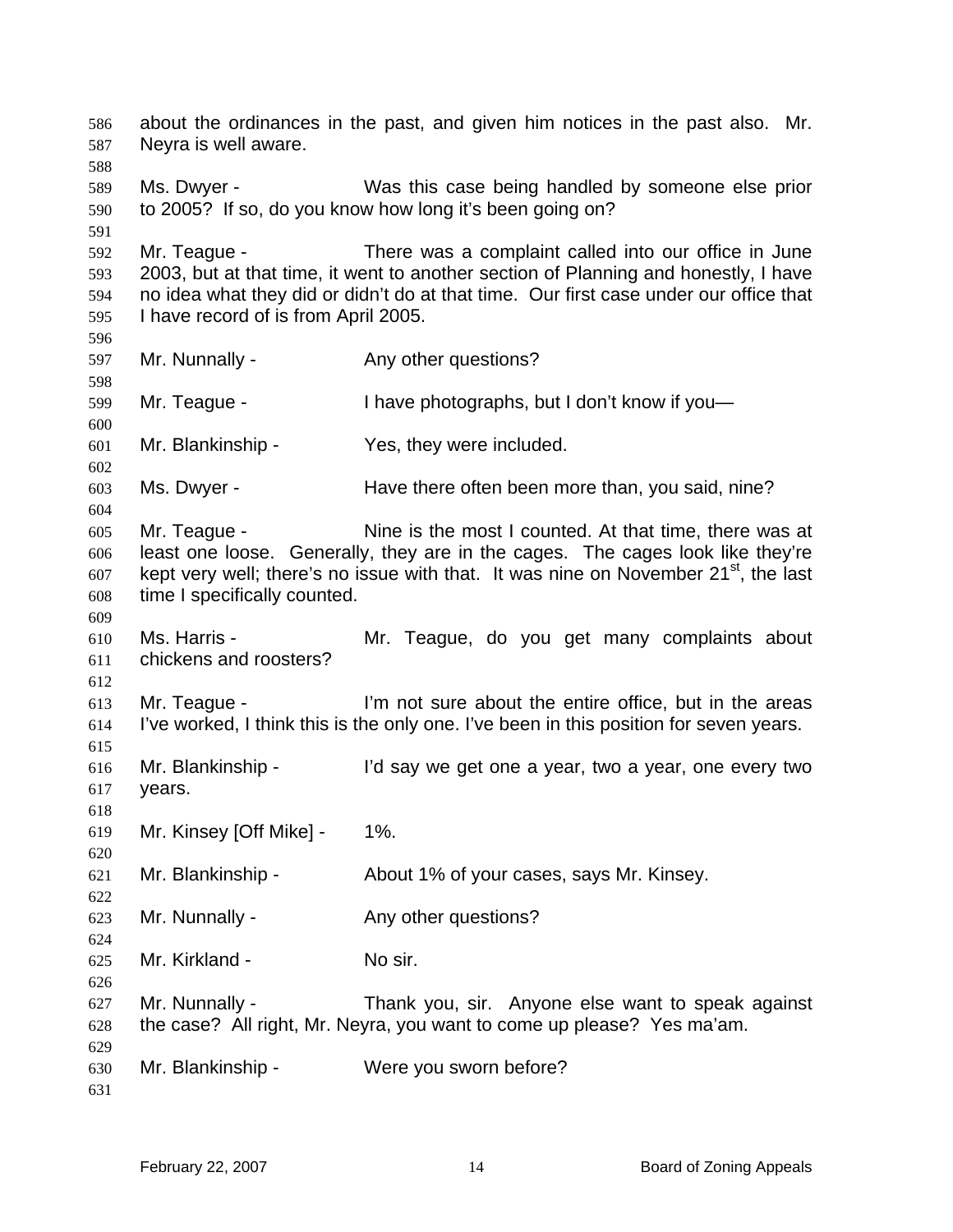632 Ms. Jordan - No. 633 634 635 636 637 638 639 640 641 642 643 644 645 646 647 648 649 650 651 652 653 654 655 656 657 658 659 660 661 662 663 664 665 666 667 668 669 670 671 672 673 674 675 676 Mr. Nunnally - Raise your right hand, please. Do you swear the testimony you're about to give is the truth and nothing but the truth so help you God? Ms. Jordan - The Yes sir. My name is Mary Jordan. I live at 1509 Carter Street. My son plays with those chickens every day when he gets out of school. Sometimes, I hear the next-door neighbor's dog barking at night, making noise. I don't think he has the right to complain. I do see dogs and cats in the yard, too. That's what I wanted to say. That's all. Ms. Harris - **IS Mr. Neyra going to come back to the mike?** I have a question for him. Mr. Nunnally - All right, thank you, ma'am. Sir, will come back up to the mike, please? Ms. Harris has a question for you. Ms. Harris - The Did you sell the roosters. We've heard people saying that they have counted as many as 15 and 9, and you said 5. What happens to the roosters? Mr. Neyra - What happened is a friend of mine went on vacation and he asked me to keep the roosters for a while, so I keep them. I'm glad that Mr. Teague is here. We discussed this a lot. When I come to Mr. Blankinship's office, I'm trying to get a license for it. I have to go through them to get a license. I ask Mr. Teague what to do and he told me to wait for the decision of the Board. I still have five. Ms. Harris - Thank you. Mr. Nunnally - Any other questions? Anyone else here want to speak on this case? Hear none, that completes the case. Thank you for coming. We'll let you know something soon. **DECISION**  Ms. Harris - The Music Henry. Mr. Wright - Second. Mr. Nunnally - **Motion by Ms. Harris and second by Mr. Wright that** Ms. Dwyer - Could we have some discussion?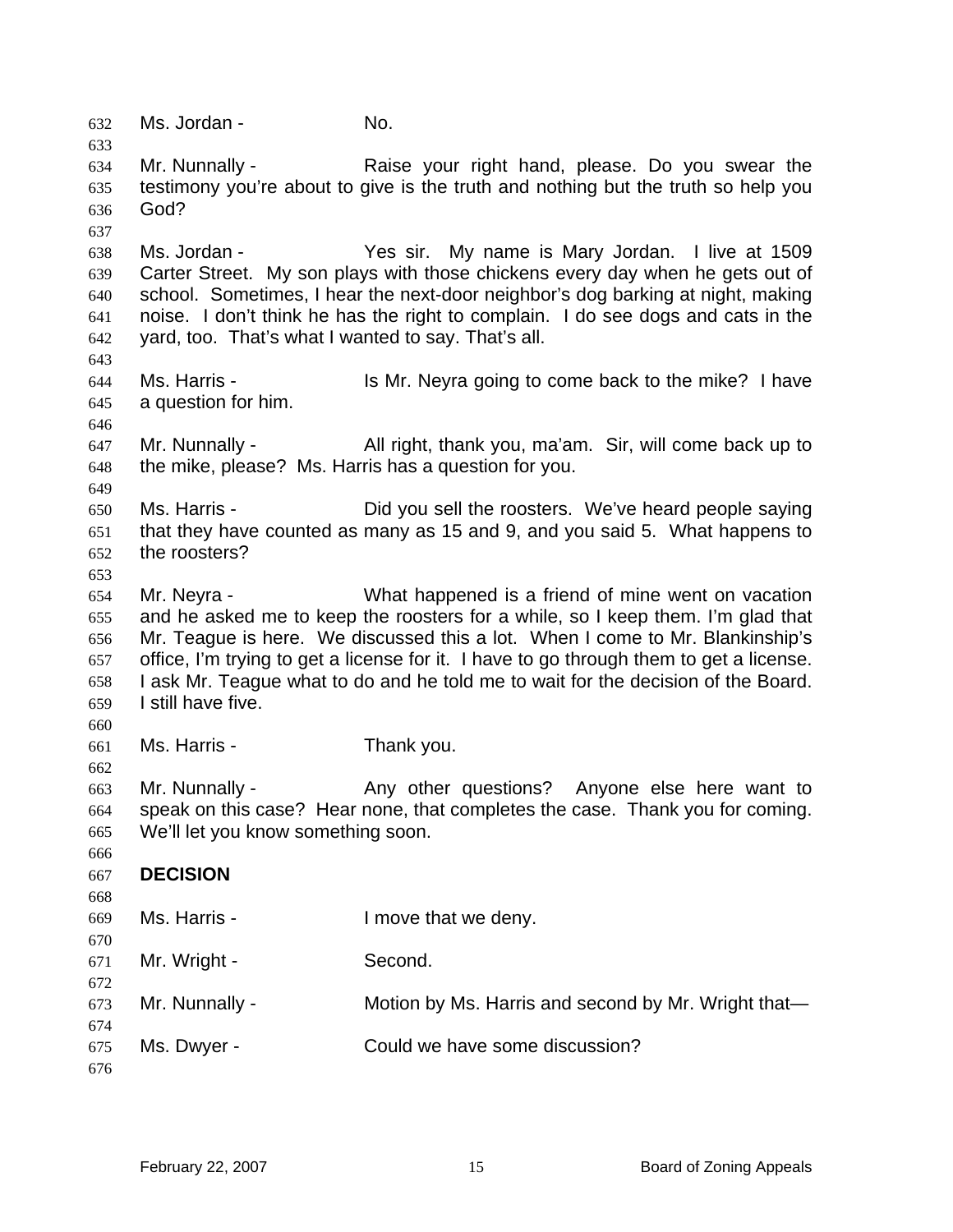Ms. Harris - The reason for my motion to deny the appeal is because it does not conform to the distance that we require in the zoning ordinances. Also, the argument about being pets, they are poultry, they function as poultry. They're not functioning as pets. With the noise level, we can see why there is an ordinance. We can see very much that that noise is disturbing the neighbors and it's been disturbing them for quite some time. Even if they were pets, they would be bothersome pets and we would have to do something. I see them as poultry. 677 678 679 680 681 682 683 684

686 687 688 689 690 691 692 693 694 695 Ms. Dwyer - Think, Ms. Harris, the reason the law treats poultry differently from the way it treats dogs is that it recognizes that there are different kinds of nuisances associated with these kinds of animals. As one of speakers pointed out, dogs and cats have to have licenses, they have to get rabies shots and those kinds of things, so there are protections for dogs and cats. I agree with you, dogs can be a noise nuisance as well, but the fact is, the law treats poultry differently. The law says that these distance requirements have to be met for poultry. Whether or not they're pets doesn't matter; they're still poultry. It seems clear to me that the Director of Planning has correctly interpreted the statute and I agree that the appeal should be denied.

697 698 Mr. Nunnally - Okay. Do we put a time limit on it to remove those roosters?

700 Mr. Blankinship - Mr. Teague will take care of that.

702 703 704 Mr. Nunnally - Ckay. Motion by Ms. Harris and seconded by Mr. Wright that it be denied. All in favor say aye. All opposed say no. It's been denied.

706 707 708 709 After an advertised public hearing and on a motion by Ms. Harris, seconded by Mr. Wright, the Board **denied** application **A-004-07,** an appeal to a decision of the director of planning regarding the property at 1509 Carter Street (Lynn Grove) (Parcel 799-736-4014).

| .   |                   |                                           |   |
|-----|-------------------|-------------------------------------------|---|
| 712 | Affirmative:      | Dwyer, Harris, Kirkland, Nunnally, Wright | 5 |
| 713 | Negative:         |                                           | 0 |
| 714 | Absent:           |                                           |   |
| 715 |                   |                                           |   |
| 716 |                   |                                           |   |
| 717 | Mr. Blankinship - | You want to call A-003-07 one more time?  |   |
| 718 |                   |                                           |   |
| 719 | Mr. Nunnally -    | Yes sir.                                  |   |
| 720 |                   |                                           |   |

721 722 **A-003-007 KWABENA AGYEKUM** requests a variance from Section 24-9 to allow the existing dwelling to remain at 6538 Monahan Road

685

696

699

701

705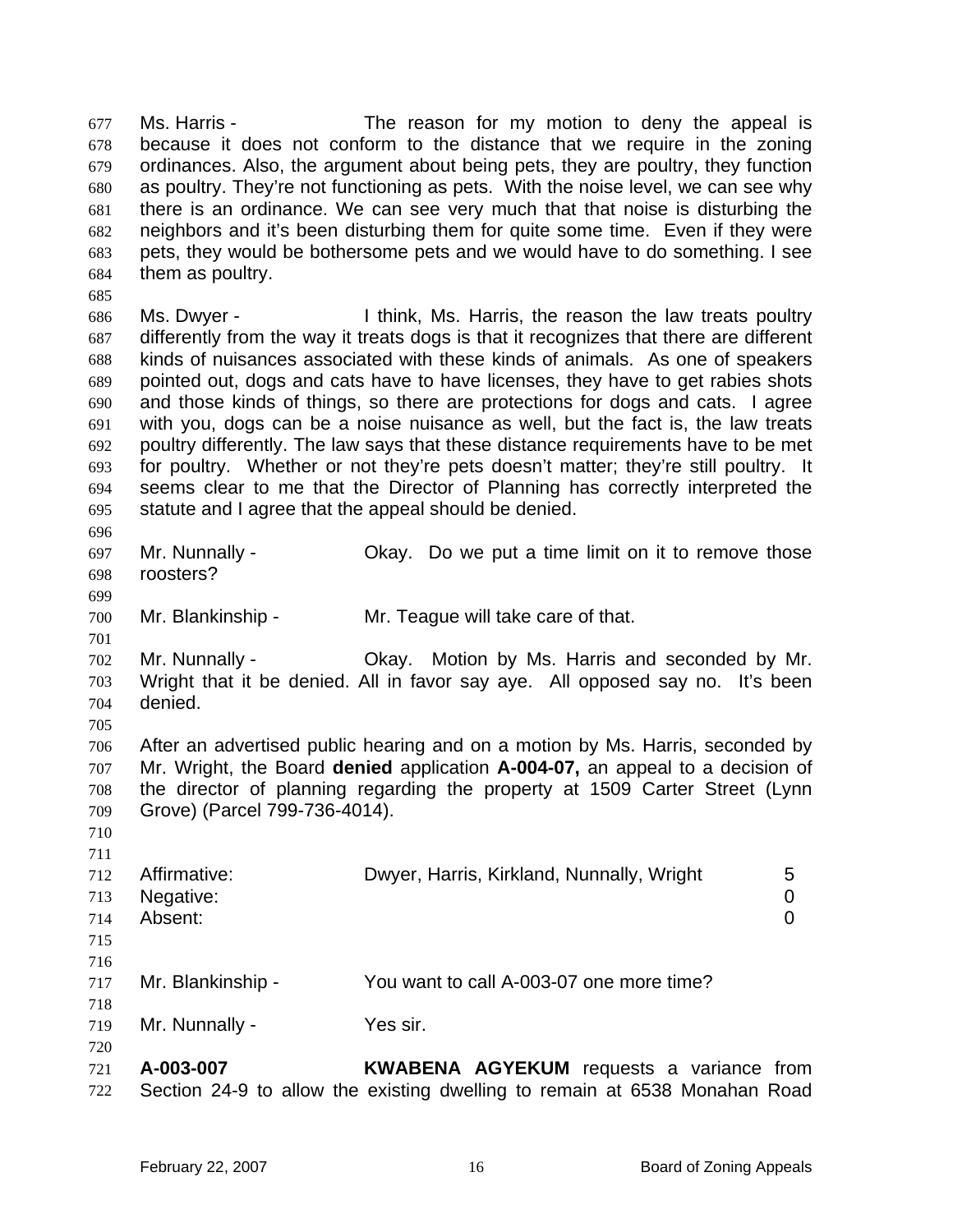(Parcel 820-702-7260), zoned A-1, Agricultural District (Varina). The public street frontage requirement is not met. The applicant has 0 feet public street fronts, where the Code requires 50 feet public street frontage. The applicant requests a variance of 50 feet public street frontage. 723 724 725 726 727 728 729 730 731 732 733 734 735 736 737 738 739 740 741 742 743 744 745 746 747 748 749 750 751 752 753 754 755 756 757 758 759 760 761 762 763 764 765 766 767 Mr. Nunnally - Is anyone here on this case? All right. Can we defer that for another month? Mr. Blankinship - Not without the applicant's request. Ms. Dwyer - Twould move to deny. I feel that if a person files a case and doesn't show up two months in a row that it's appropriate to, based on our analysis of what's been presented to us in the staff report, to make a decision to deny. They can come back in a year. Is that right, Mr. Blankinship? Mr. Blankinship - Yes. Ms. Dwyer - That's my opinion. Mr. Kirkland - He did receive the notice both times, correct? Mr. Blankinship - As far as we know. They weren't returned by the post office. Ms. Dwyer - The filed the case. Mr. Blankinship - We used the address on the application. Mr. Kirkland - He has to remove that house then, right? Ms. Dwyer - The No, he just has to stop using it as a residence, as I understand it. Mr. Kirkland - You'll let them know, right, Mr. Blankinship? Mr. Blankinship - Yes, yes. Mr. Kirkland - I second the motion, Ms. Dwyer. Ms. Dwyer - The terms of the reasons why I recommend denial is when we consider the property as a whole, the 20 acres as a whole, the residents have a reasonable and beneficial use of the property as it is without dividing it for an additional residential parcel. Under the terms of Cochran, it seems to me that the applicant has not met the threshold question for BZA jurisdiction. That would be the basis of my motion.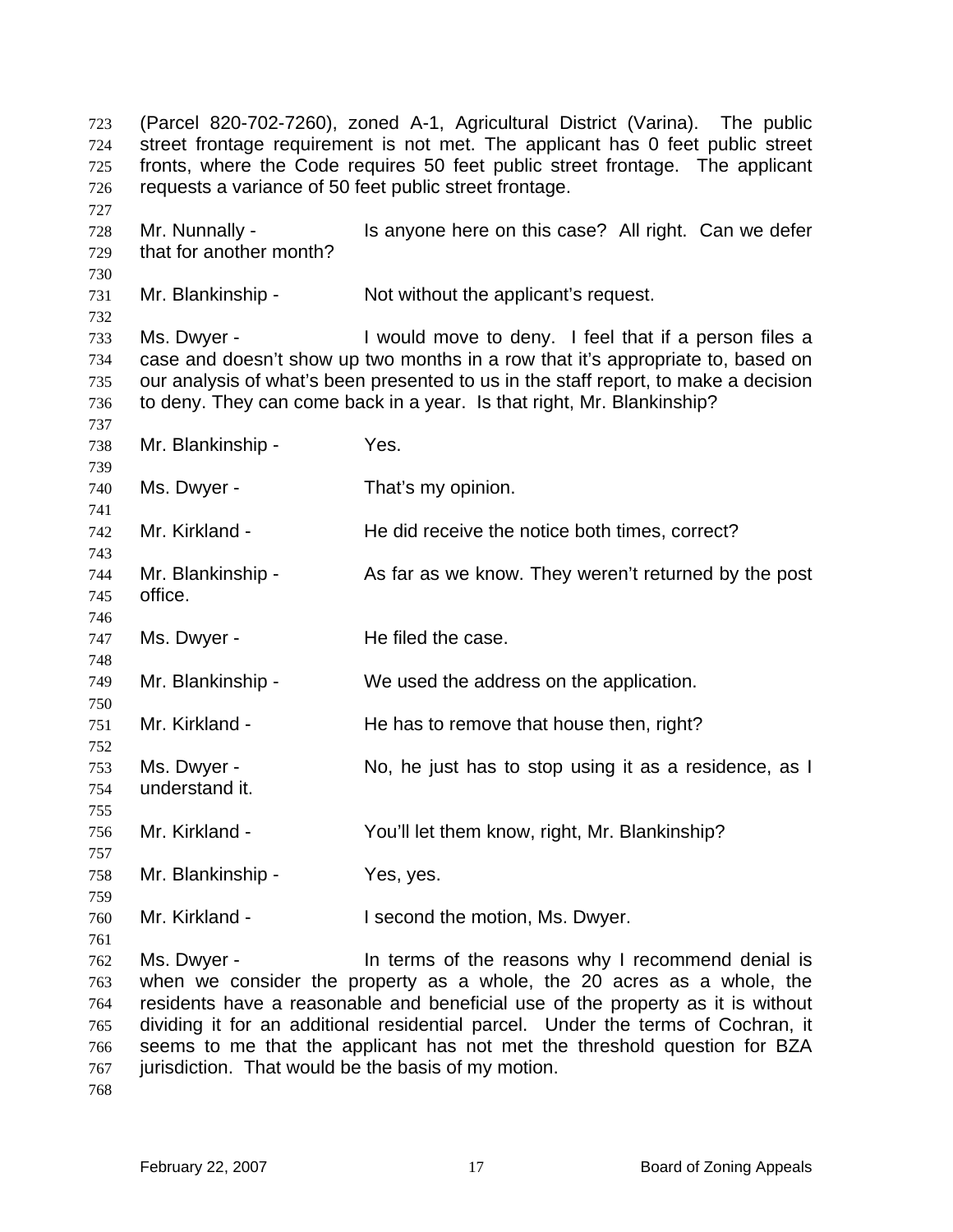| 769<br>770<br>771<br>772               | Mr. Nunnally -<br>no. It's been denied.                                                                                                                                                                                                                                                           | Okay, thank you. Motion by Mrs. Dwyer and<br>seconded by Mr. Kirkland that it be denied. All in favor say aye. All opposed say                |  |
|----------------------------------------|---------------------------------------------------------------------------------------------------------------------------------------------------------------------------------------------------------------------------------------------------------------------------------------------------|-----------------------------------------------------------------------------------------------------------------------------------------------|--|
| 773<br>774<br>775<br>776<br>777<br>778 | After an advertised public hearing and on a motion by Ms. Dwyer, seconded by<br>Mr. Kirkland, the Board denied application A-003-07, requesting a variance to<br>allow the existing dwelling to remain at 6538 Monahan Road (Parcel 820-702-<br>7260), zoned A-1, Agricultural District (Varina). |                                                                                                                                               |  |
| 779<br>780<br>781<br>782<br>783        | Affirmative:<br>Negative:<br>Absent:                                                                                                                                                                                                                                                              | Dwyer, Harris, Kirkland, Nunnally, Wright<br>5<br>$\boldsymbol{0}$<br>$\mathbf 0$                                                             |  |
| 784<br>785                             | Mr. Nunnally -                                                                                                                                                                                                                                                                                    | All right, the minutes.                                                                                                                       |  |
| 786<br>787                             | Mr. Wright -                                                                                                                                                                                                                                                                                      | I move we approve the minutes.                                                                                                                |  |
| 788<br>789                             | Ms. Harris -                                                                                                                                                                                                                                                                                      | I second the motion.                                                                                                                          |  |
| 790<br>791<br>792<br>793               | Mr. Nunnally -<br>approved.                                                                                                                                                                                                                                                                       | Motion by Mr. Wright and seconded by Ms. Harris that<br>the minutes be approved. All in favor say aye. All opposed say no. It's been          |  |
| 794<br>795<br>796                      |                                                                                                                                                                                                                                                                                                   | On a motion by Mr. Wright, seconded by Ms. Harris, the Board approved the<br>minutes of the January 25, 2007 Board of Zoning Appeals meeting. |  |
| 797<br>798<br>799<br>800<br>801<br>802 | Affirmative:<br>Negative:<br>Absent:                                                                                                                                                                                                                                                              | Dwyer, Harris, Kirkland, Nunnally, Wright<br>5<br>$\pmb{0}$<br>0                                                                              |  |
| 803<br>804                             | Move for adjournment.                                                                                                                                                                                                                                                                             |                                                                                                                                               |  |
| 805<br>806                             | Mr. Wright -                                                                                                                                                                                                                                                                                      | I move we adjourn.                                                                                                                            |  |
| 807<br>808                             | Mr. Kirkland -                                                                                                                                                                                                                                                                                    | Second.                                                                                                                                       |  |
| 809<br>810<br>811                      | Mr. Nunnally -                                                                                                                                                                                                                                                                                    | Motion by Mr. Wright and seconded by Mr. Kirkland<br>that we adjourn. All in favor say aye. All opposed say no.                               |  |
| 812<br>813<br>814                      |                                                                                                                                                                                                                                                                                                   | The Board adjourned until the March 22, 2007 meeting, at 9:00 a.m.                                                                            |  |